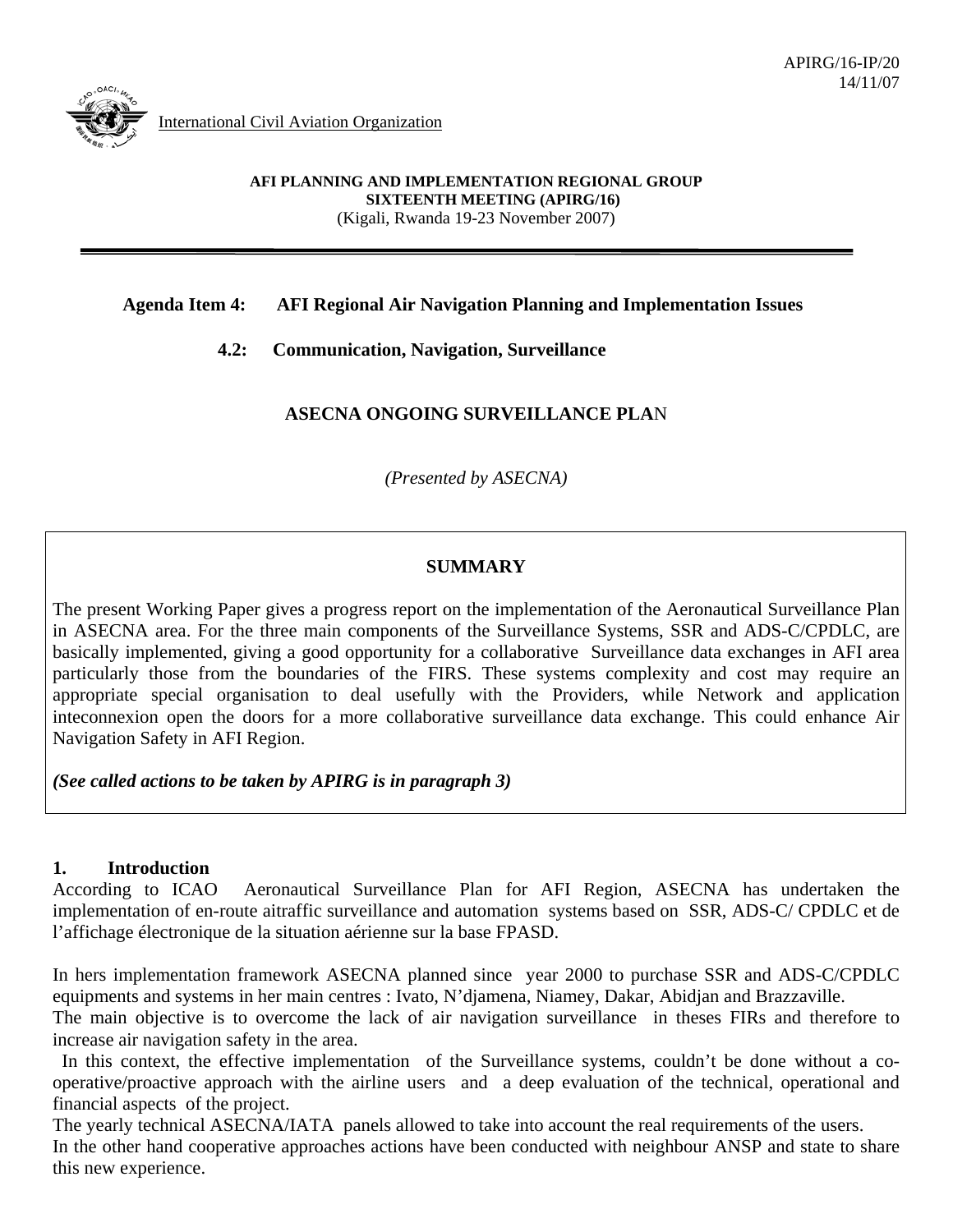### *2. Discussion*

## **Implementation of Secondary Surveillance Radars in ASECNA FIRs**

The implementation of the surveillance systems in ASECNA centres is one the components of an integrated CNS/ATM Plan achievement.

The first centre to be equipped is N'djamena in the "Reacen" integrated project for the modernization of the whole Regional Control Centre.

The second phase is related to Niamey, Dakar, Abidjan and the third to Brazzaville.

N'Djamena is fully operating since  $10^{th}$  May 2007; Niamey, Abidjan and Dakar are on trials.

Their full operational phase is planned to begin after a complete training for Air traffic Controllers and maintenance teams.

Brazzaville SSSR equipments are in the purchasing step; the purchasing agreement is signed with the tender. These Radars are designed Monopulse with a S Mode Option for the data link.

### **Implementation of ADS-C/CPDLC in ASECNA FIRs**

Far in the past (1996) ASECNA has been making ADS-C trials with an ACARS data link system based on a Personnel Computer (ADS-C PC). These trials were conducted with former Air Afrique airline. By year 2004 a full ADS-C/CPDLC was purchased and installed in Antananarivo FIR.

The integrated Surveillance Plan for ASECNA include ADS-C/CPDLC system for N'Djamena, Niamey, Dakar, Abidjan (already installed).

An ATS AIRCOM Service Agreement with SITA is signed; connection with SITA network is at its end of steps and will provide ACARS data link for ADS-C/CPDLC in these centres likely before the end of this year.

Because of the critical aspect of the data link to be performed by ACARS it was advisable for ASECNA:

- to deal with the Aircom service provider in order to set up a Service Performance Level;
- to seek for an alternate technical solution using the opportunities provided by AFISNET capability (AFS and AMS).

### **Implementation of ADS-B in ASECNA FIRs**

For ADS-B ASECNA has already conducted trials with an ADSB test bed in Dakar.

The results plotted versus traffic occurring during theses trials were very hopeful in term of coverage range, signal, availability, integrity and reliability.

Other trials are planted to be conducted taking into account the various environmental aspects of ASECNA Airspace.

# **3. CONCLUSION**

SSR and ADS-C/CPDLC implementation provides real opportunities for ANSP to share surveillance radar or ADS-C/CPDLC datas to enhance air navigation safety particularly at FIR boundaries , pending the availability and the integrity of communication facilities.

Due to surveillance equipments and software complexity and cost, it should be advisable for AFI:

• to look for the best way for a regional cooperative relationships towards the vendors, through for example an User Association /Sub group of the AFI Surveillance Systems Customers;